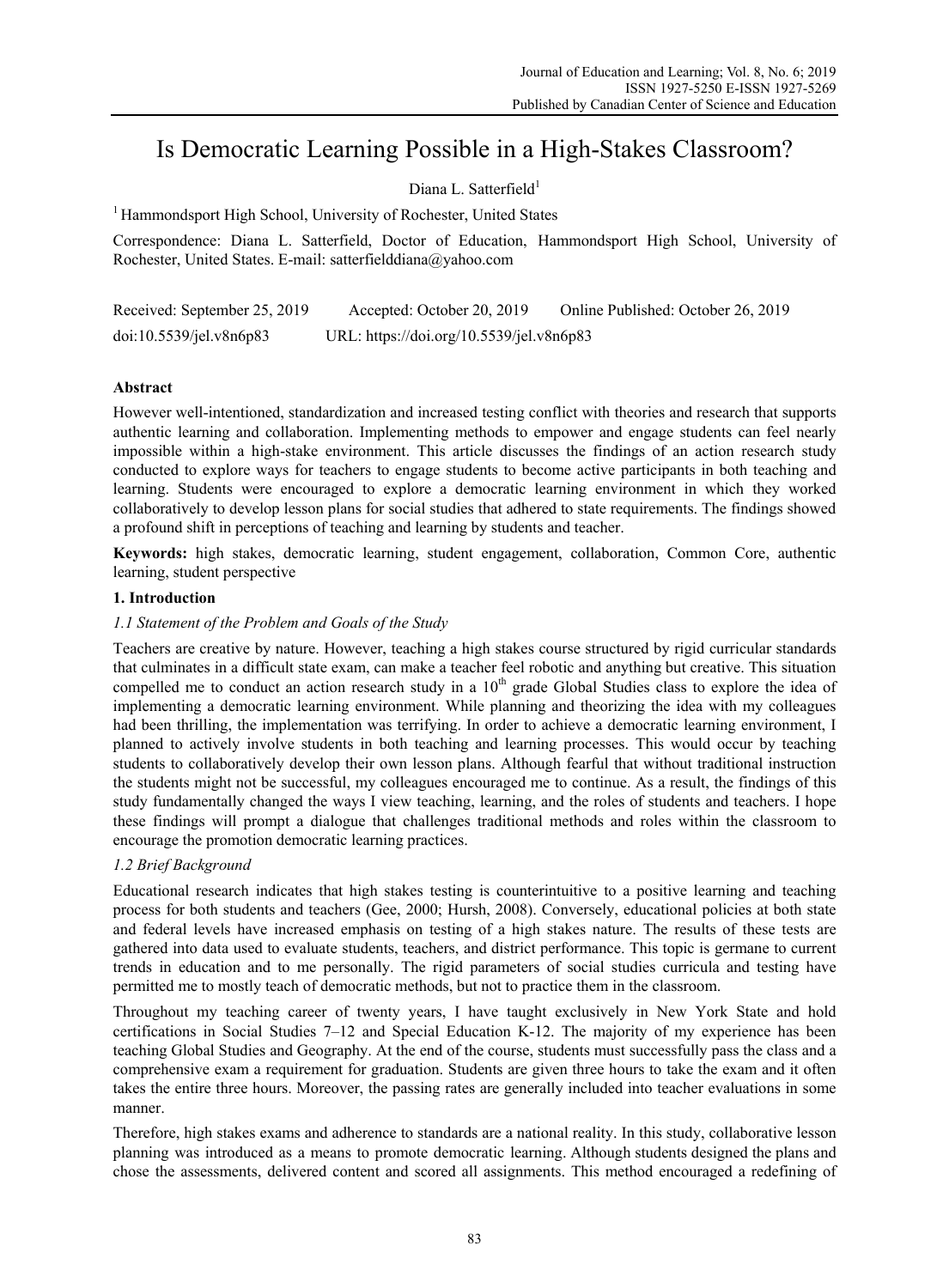traditional roles within this social studies classroom. As trust was built amongst the participants, elements of a democratic learning environment emerged. These elements will be presented and discussed in this article.

# *1.3 Relevant Scholarship and Theoretical Framework*

Collaborative learning practices are rooted in the social constructivist learning theories of Lev Vygotsky (Drucker, 1999; Moran & John-Steiner, 2003). Social constructivists view the incorporation of collaborative practices in the educative process as necessary to facilitate learning for students, as well as important to the planning processes for teachers (Fulton, 2003). Vygotsky (1978) proposed that individuals acquire knowledge through social interactions and that, "knowledge construction [is] a social, cooperative venture" (Moran & John-Steiner, 2003). Therefore, an underlying assumption about collaboration is that learning and knowledge are co-constructed with others. The process of co-construction impacts self-efficacy and promotes positive learning experiences for both the instructor and the learner (Hamilton-Jones & Vail, 2014). For example, in a writing course taught at an Australian University, students were taught a variety of techniques and then implemented these techniques as they co-wrote a tourism guide with the professor (Humphrey & McNaught, 2011). Feedback demonstrated that such activities offered insights into scaffolded learning and collaboration as students struggled within the role of the teacher. While extensive research has been conducted regarding the effects of collaboration in education and how it results in more meaningful learning experiences (Jonassen, 1999; Friend & Cook, 2003), most of this research has focused on professional collaboration and student peer group activities (Broughton & Putney, 2011; Prideaux, 2009). Far less has been directed toward student-teacher collaborative efforts, and even less has been focused at the high school level or in courses that are considered high-stakes. Therefore, this study explored how student-teacher collaboration could actively engage students in the learning process.

# *1.4 Overview and Design*

This study was conducted in a public school, with a tenth grade class, in a rural community in upstate New York. The school is a K-12 facility and the majority of the students live rurally. More than fifty percent of the student body is determined to be in some level of poverty. Hence, the district receives Title I funds. The study was conducted with one section of 14 students, ages 15 to 16, with widely varying abilities. The group included some honor roll students, four students with Individualized Education Plans (IEPs) and two students who were second language learners (SLL). The wide variety of abilities represented in the class is typical of public school. While I was initially concerned with the challenges of these diverse learners, I felt that it would provide a more authentic experience that was transferrable.

## **2. Methods and Intervention**

Over the course of approximately twelve weeks, this study considered the nature of a classroom in which the teacher and the students in a 10th grade Global Studies class collaborated to create learning activities and develop assessments that met with the NYS curriculum. We also reflected both individually and together in order to identify areas of success and areas of improvement. The study schedule was designed to adhere to the action research cycle to A) plan, B) act, C) observe, and D) reflect. This four-step iterative plan provided the model for the collaborative lesson.

The first step involved planning. Students were introduced to the state requirements of the course. They were also shown sample state exams required for course credit and graduation. Together, we identified goals and discussed lesson plan activities. Students were taught the lesson planning process. They were instructed to take notes in their classes over the next few days to identify how every class, regardless of the subject, followed a similar pattern of review, introduction, delivery of new content, summary, and practice. This insight prompted extensive dialogue. Random, informal conversations would ensue that compared biology class to English class as students identified each element of the lesson plans. They recognized that although the courses were dramatically different in content, the structure of class was essentially the same. This was the first step toward becoming insiders to teaching, not just learning.

In Step Two of the cycle, we worked to develop lesson plans for a unit. This particular unit was the Age of Revolutions: American Revolution, French Revolution, and Latin American Revolutions. At this point, students had a firm grasp of state requirements. One full class period was utilized to teach the students how to plan lessons: review, introduction, content delivery, practice, reinforcement, timing, etc. Next, we discussed their observations drawn from Step One. Then they brainstormed effective learning activities and created a master list of those activities. I kept field notes while observing their interactions. I noted that the students shared their personal preferences of learning activities, such as note-taking, interactive films, or crosswords. The class was then divided into four groups, with 3–4 members in each. Three of the groups were given the task of designing lesson plans for a particular segment of the unit and one group was assigned to develop assessments.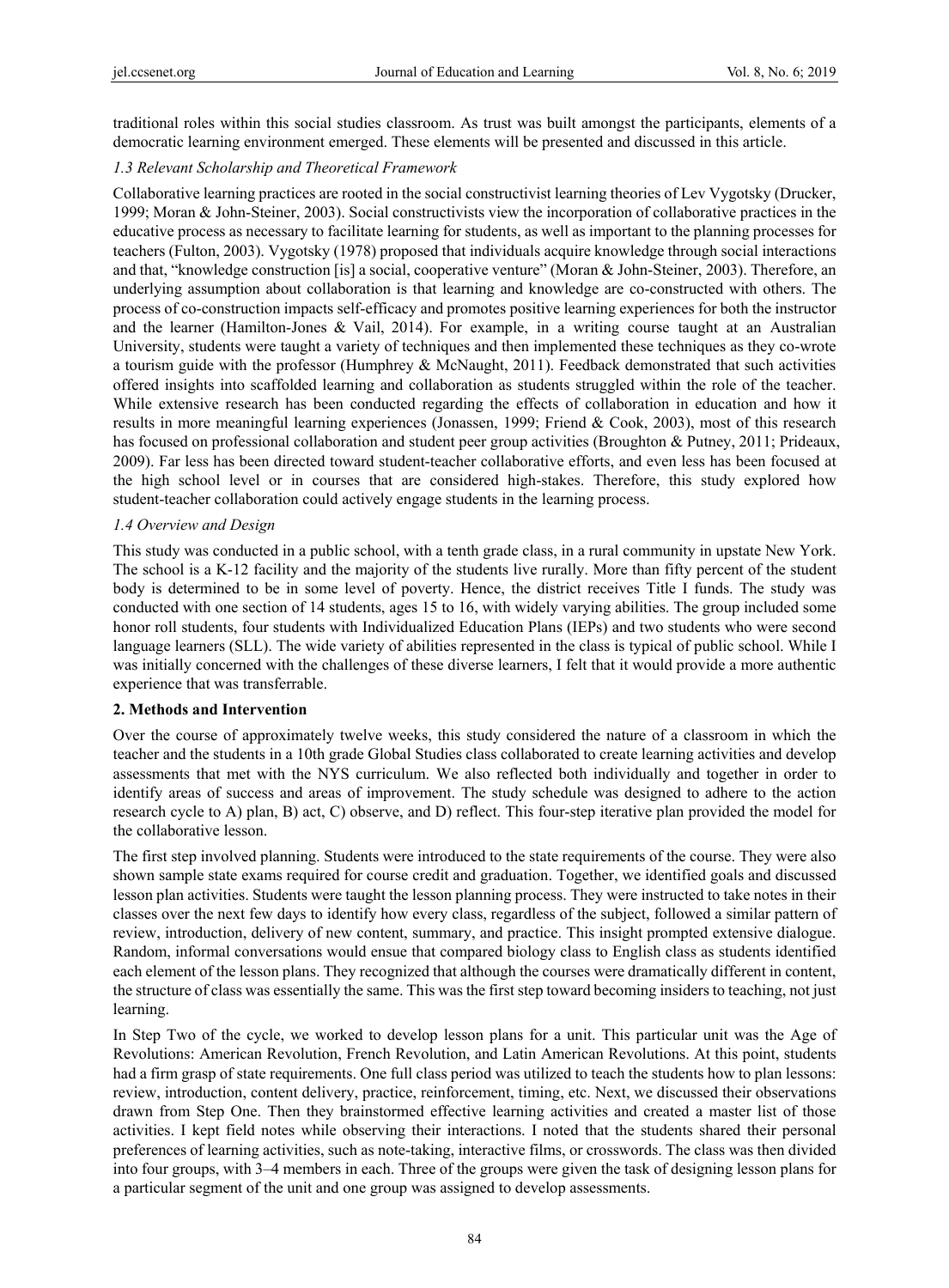In Step Three, students completed a brief survey regarding the experience. The surveys consisted of ten or fewer questions and the results were compiled by an online service. The questions were designed to prompt their ideas about teaching and learning and how their perspectives might change if they become more actively involved in the process. This provided quantitative data were used to design reflective prompts to probe their perceptions in more depth. Using the responses from the reflections, a protocol was developed for focus groups that allowed member checking of my perceptions. This phase of data collection also provided us with an opportunity to discuss what we might change in the next collaboration and aided my own reflections.

Following the first full cycle, we made some changes and began the next phase. The second collaboratively planned unit covered the Industrial Revolution in Britain, Imperialism, and geography. The student-planned lessons became far more creative than I had expected (discussed in the Findings). When the planning and implementation of two units of study were concluded, we again completed a survey and written reflection. This reflection included prompts that guided the student to explore her or his personal experience and views regarding the educational process and their own perspectives of teaching and learning. This was followed by another focus group, two groups of seven people.

## *2.1 Analysis: Grounded Theory and Action Research*

Analysis of the data was conducted simultaneously with the collection of the data. Conducting analysis throughout the collection allows the researcher to identify gaps in the data at early stages (Charmaz, 2006). All sources of data i.e., surveys, reflections, transcripts of focus groups, and teacher memos and field notes, were analyzed using a four-step method. This method included two phases of coding that led to the development of categories and then themes (Saldaña, 2009).

As both a participant and researcher, I analyzed the collected data to identify patterns, routines and consistencies. This grounded theory approach, and my participatory role, provided insight to the student perspective. A presupposition of this approach is that data exists in all environments and meaning and theories can be extracted from them (Charmaz, 2006; Emerson, Shaw, & Fretz, 1995). Moreover, grounded theorists use and emphasize participatory interactions and their co-construction of meaning as primary sources of data and analysis.

The success of this study was due in part to the flexibility of all participants, as well as the willingness to trust one another with to mutually share responsibilities. Experiencing learning and teaching from new perspectives resulted in a democratic learning environment and overall positive experience for the participants.

#### **3. Results**

As students planned their lessons, each participant utilized activities that were best suited to their own needs. Students became very aware of one another's preferences, including my own. I noted that students were keen to design lessons that met the preferences of their classmates. We all made contributions. Thus, began the collaborative process, and my movement from a dominant role to that of a participant.

## *3.1 Evolution of the Democratic Classroom*

Although I sought to observe the dynamics of the collaborative classroom community as one of the guiding research questions, I did not anticipate that it would take on its own energy and identity. Therefore, I labeled it the *nature of the collaborative classroom*. The term nature is used with purpose, because the environment in the classroom evolved in ways that could not have been planned or predicted. Our interaction, roles, and communication took new forms. This evolution continued throughout the study. The collaborative process was dramatically different at the beginning, middle, and end of the study. Initially, the students were enthusiastic, albeit apprehensive with the study, but over time students became active agents in their learning, as opposed to passive receivers. Additionally, there was increased motivation and willingness to work beyond expectations in all of the students, most of whom I considered reluctant learners. Moreover, students began to design assessments that were more advanced than I had ever planned for this level. For example, they opted to read a book as an assessment and then write formal letters to the author, as opposed to taking a standard quiz. Eventually, even the most reluctant students sought new opportunities for their learning. In these ways, the collaborative classroom evolved into a democratic learning environment.

#### 3.1.1 Features of the Democratic Classroom

Examination of the data helped to identify three key elements that contributed to this transition. The most significant were Executive Management and Being an Insider.

## 3.1.2 Executive Management

Executive Management refers to the ability of students to organize learning and assessments, while balancing the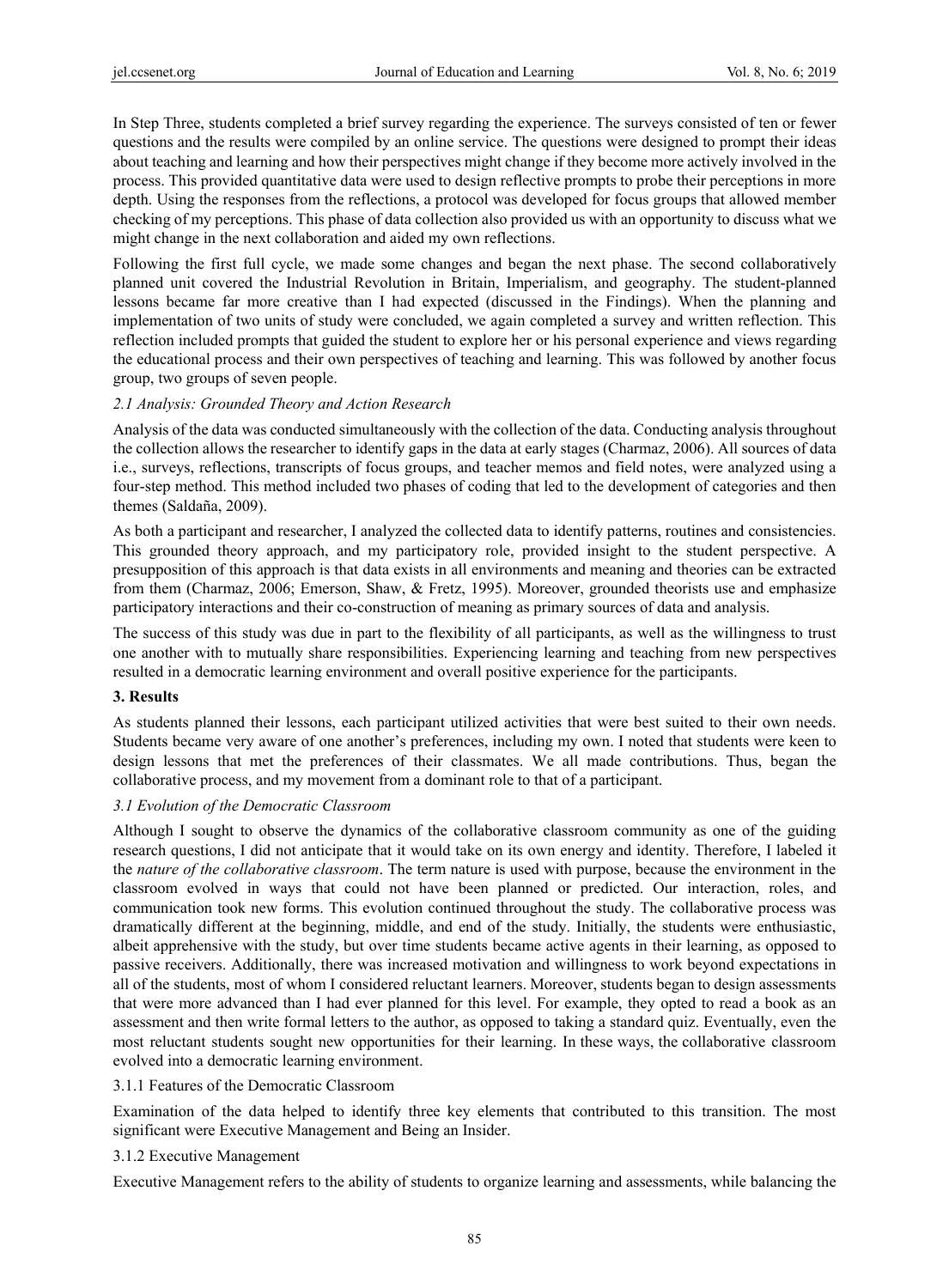demands of other courses and activities. These practices were individual and determined by the students. For example, they explained that they were willing to take on additional assignments, such as reading the autobiography because they did not have assigned books in other classes to read at the time. Furthermore, students explained that planning the lessons and knowing the assignments well in advance helped them to manage time more effectively between all classes. Reflecting upon this, they felt that it resulted in the improvement in their grades. The following feedback is provided to further clarify executive management from the perspectives of the participants:

Satterfield: "Why do you think [grades went up] that happened? And I never expected that to happen."

Student: "Because with us planning it we make sure that we learn it and we know what we are learning" (Focus group One, Participant Group One, Lines 66–69, October 2012).

Student: "I don't know. I think it's because we are more interactive and because we know what's going to happen next. So, we are like, prepared" (Lines 261–262).

Student: "For me, about the effort that increased, it is kind of the same. I said that because in normal daily life I see how teenagers fight what they are supposed to, like I do all the time. Like if I am told to do something, I don't want to do it. But if I make it myself, like we did in this, it gives me more of an effort to want to do something. So, it gives more cooperation with the students" (Focus Group Two, Participant Group One, Lines, 75–79, December 2012).

Another consistent element that supported this democratic learning environment was being an insider.

## 3.1.3 Being an Insider

It became apparent that students felt privy to the practice of lesson planning, an activity that they had only experienced passively. This allowed students to take control and be active in their own learning. One student noted,

"Yeah I kinda felt like us putting these lessons together, you know what is upcoming and 'oh we are learning about this today because we built it'" (Focus Group One, Participant Group Two, Lines, 27–28, October 2012).

It was noticeable that student-control of lesson planning freed them to allocate the demands for their time amongst courses and other responsibilities. Not only were the students more involved, but more of their work was completed on time, and with quality. It was the first time in my entire teaching career that a class had a 100% homework completion rate for the entire semester. I addressed this with the participants in the second reflection and elicited the following responses:

- Yes, and the lesson plans that we made then are showing us that we know what is next.
- When a teenager like us is told to do something we don't really wanna do it but if we choose it ourselves we're more likely to do it. Plus us teenagers have a clue what our schedules are like and we know what we're able to get done or not.
- Because you know what has to be done ahead of time so you know what you have to complete." (Reflection Two, Question Five, December 2012).

Moreover, when asked to describe the overall experience of the study in one word or a phrase, one student responded "insightful". When I asked him to describe this he responded, **"**Well, we got to see what teachers have to do to plan the lesson plans" (Focus Group Two, Lines, 168–169, December 2012). Therefore, connectivity, executive management, and being an insider were key elements to the functionality of this democratic learning environment.

## *3.2 Observations of the Democratic Learning Environment*

After assessing the data, it was my determination that when students engage in a democratic learning environment they became active agents in their learning. Moreover, the extent of creativity, investment and risk-taking cannot be predicted or bounded.

## 3.2.1 Creativity

Students would often alter an assignment or plan at any given time. This would occur spontaneously as the dialogue amongst the participants had become fluid. They were very comfortable to express a new idea to improve a lesson or express displeasure on a given topic. I did not sense students being hesitant to share thoughts as I had in the beginning. There seemed to be no fear of reprisal. Moreover, I would join in at times and make suggestions about ideas that I had. Then we would tweak these together. This environment promoted a free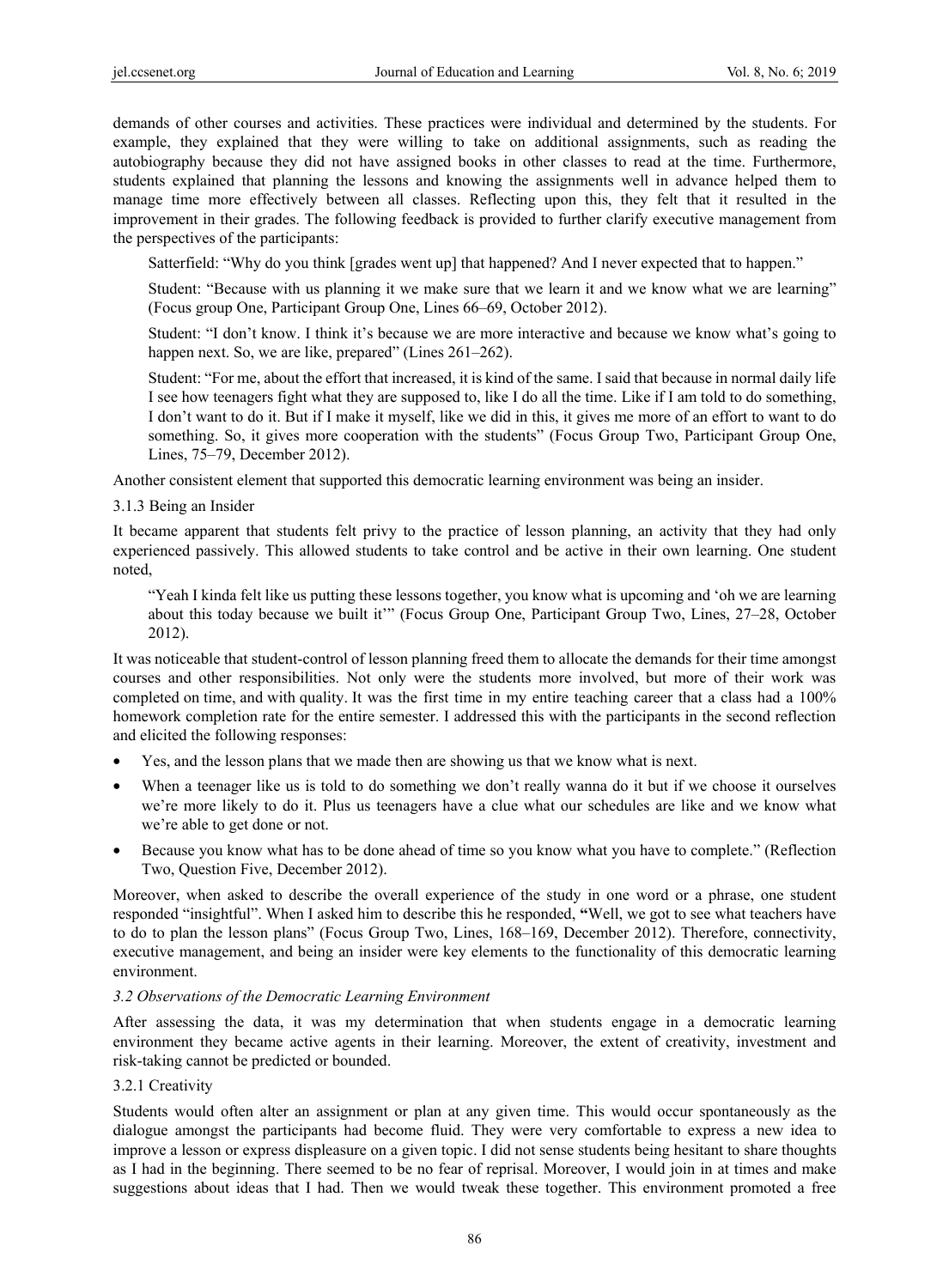exchange that supported participant thoughts and promoted creativity.

When prompted to explain the development of more creative assignments, one student responded, "I feel as though I was more comfortable, because I was interested in the assignment. We chose to do it, so I think there was a feeling of accomplishment we all wanted" (Reflection Two, Question Seven, December 2012).

Students not only became increasingly comfortable with less traditional assignments, but that they were also more willing to take risks.

#### 3.2.2 Investment and Risk-Taking

When asked to explain the increased willingness of the class to engage in more challenging assignments as designed by the students, one participant responded, "we're like making the plans and stuff so it was like if it was pressure it was our own faults we made it" (Focus Group One, Participant Group One, Lines, 212–213, October 2012). Over the twelve weeks, students consistently emphasized that their efforts changed when they were allowed to make their own decisions. As students became more confident with the process of developing and completing assignments, they were more willing to take risks and create non-traditional assignments. Choosing to read an autobiography is an example. Following the completion of the book, I suggested a possible assessment would be discussion questions submitted as a formal document. However, the group preferred to compose formal letters to the author, as they were learning the skill in another class. They also suggested that each letter include specific criteria, such as an introduction of the student to the author and the impact that the story made on them personally and their education. Additionally, they incorporated the principles of my discussion questions as a guide for the content of the letters. The following excerpt validates this shift to risk-taking:

"Student: We were more adventurous.

Satterfield: You became adventurous through the process?

Student: I thought we learned our limitations to begin with so then we pushed through them" (Focus Group Two, Participant Group Two, Lines, 227–233, December 2012).

Considering that a primary goal of this study was to explore how collaborative lesson planning would occur in a high-stakes environment, the emergence of increased creativity and risk-taking took me by surprise. It was exhilarating to hear students say that they became more "adventurous" in their education and they seemed more invested in the course.

#### *3.3 Impact on the Participants*

In the final focus group, students were asked to summarize this collaborative learning experience in a word or a phrase. The following are some of their comments:

**"**increased scores on all work; better grades; challenging; enlightening; more cooperative for students; interesting to see how the students actually put more effort in; Insightful; Enjoyable; Inspiring; Worthwhile; Engaging; Alright; How much we have learned" (Focus Group Two, 12/3/12).

While these comments demonstrate the positive nature of the experience for most of the participants, it began with trust within the group. As the levels of trust increased, the participants were empowered to design more creative ways of learning. Likewise, the students were empowered as insiders of their own learning and the regulations of the policies imposed upon them. This insider knowledge developed as they explored their perceptions of teaching and learning. Moreover, this environment contributed to an increased rapport with one another, and a willingness to communicate more openly with me. Even when the study concluded, these characteristics remained amongst this group. Throughout the second semester, they freely offered suggestions regarding deadlines, assistance, and their thoughts on any given assignments. Furthermore, they were much more confident in their knowledge of the curriculum and standards. Additionally, I had a closer relationship with these students than with any of my other five sections of global history. Dewey (1938) spoke of teaching as a dynamic continuum in that the teacher affects the future experiences of students. In many ways, this study has reinforced this concept for me.

## *3.4 Impact on My Practice*

While I have presented the development of student empowerment, I too, felt a sense of empowerment when I relinquished dominant control of the class. I realized that the student should be the central factor in learning, not me. This empowered me not only to trust the students, but myself as well. Seeking the student perspective has become a part of my practice. I accept that collaborative ventures are daunting when teaching a high stakes course. While I feel a great deal of pressure to adequately prepare students for an exam that can determine their ability to graduate. However, I have learned that my students feel as much pressure, or more, than I do. As such,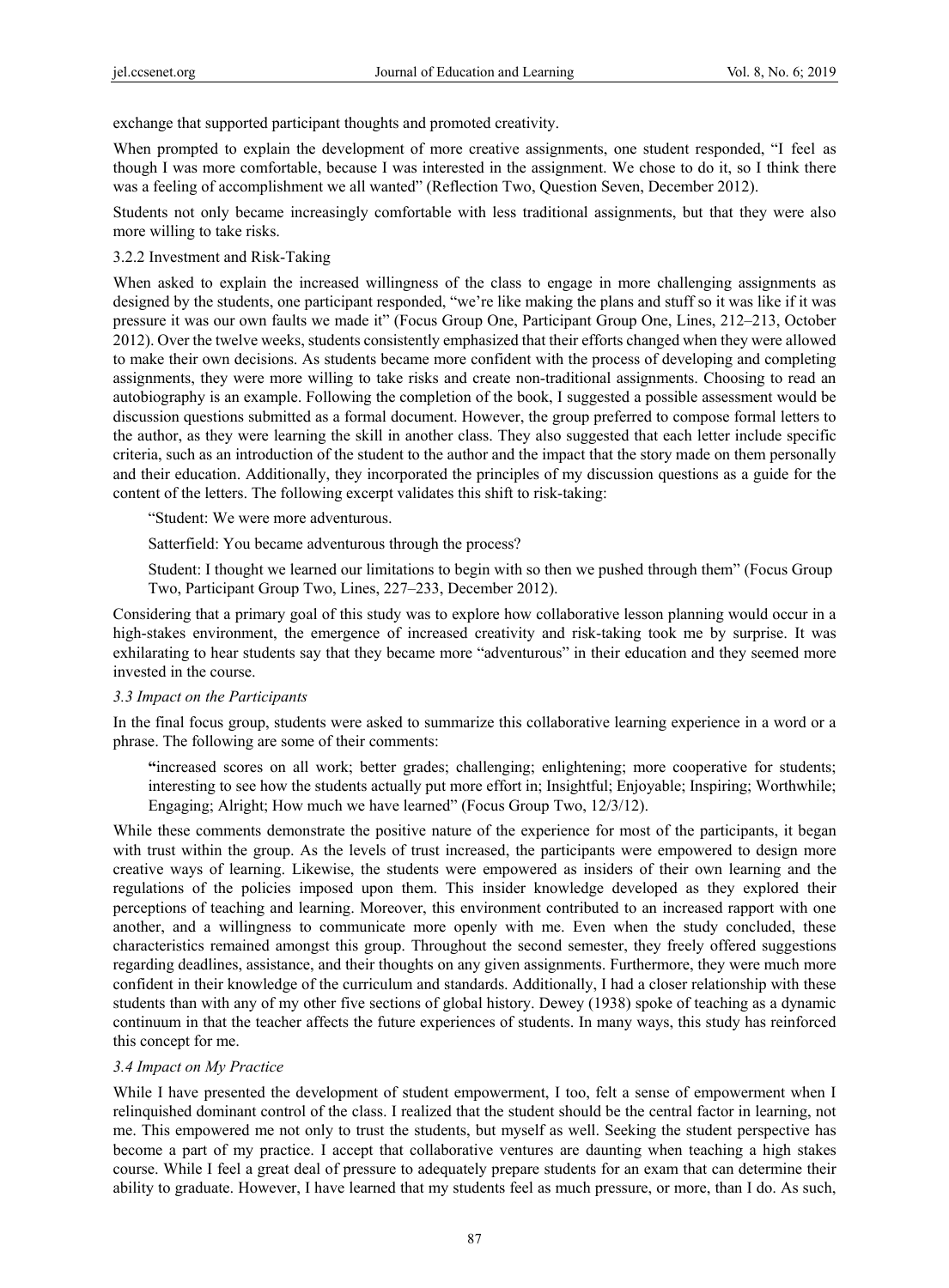they worked hard to cover necessary content and were diligent when preparing quality lessons. Allowing the students to control some measure of their learning didn't mean that I was out of control. My knowledge and experience were necessary to ensure the success of this study and student preparation. I realized, what's the worst that can happen? If it's not working, we can stop and fix it.

#### *3.5 Students Are a Valuable Resource*

The students became proficient and confident in their lesson planning by the second attempt in the first research cycle, roughly three weeks after the beginning of the school year. The lessons they designed at that point were not only more meaningful, but they could produce lessons in a 20-minute time span that would take me two or more hours. Furthermore, they were more invested in these lessons. Also, the activities provided new ideas for me to use in other classes, and I gained valuable insight regarding their preferences and styles. In these ways, the students became a valuable resource to add to my repertoire of methods. They also served as a support group to deal with the pressures in a high-stakes environment.

#### **4. Discussion: Implications and Contributions to the Field**

Despite the challenges of the study, I contend that the findings can contribute to the literature for practitioners who work within the confines of high stakes environments and add to the literature regarding collaborative studies.

To begin, there is a gap in the literature. Few studies present examples of collaboration between teachers and secondary students and no studies were found that allowed students to design their own lesson plans. Additionally, I found no existing literature of these interventions in a high-stakes environment. This study might provide tools and methods to teachers who seek to implement authentic and meaningful learning activities. The dynamics of power shifted when I became a participant in the collaboration. This created a space for students to truly be at the center of the learning environment that empowered the students and me. Using the students as a resource to design activities and lessons, not only resulted in more meaningful learning and engagement of all students, it also allowed time to observe classroom interactions and develop a deeper sense of rapport with my students. Moreover, the students designed creative lessons that I would not have considered otherwise. All of these areas have implications for teacher preparation programs as well as potential training and professional development for new and veteran teachers. Seeking to understand learning through the perspectives of one's students can expand a teacher's repertoire of teaching and learning strategies and revitalize her professional life. I encourage teachers, who have become frustrated with the demands standards-based courses and high stakes testing, to consider this approach as a whole or in part.

Despite limitations, the findings from this study contribute to the literature on increasing student participation and authentic learning practices while aligning to mandated standards, in a number of complementary ways.

*4.1 Final Thoughts* 

"It feels more like I guess I don't know how to put it. Kinda like a family. It doesn't really feel like we're really like being talked down and we do not have to do every little thing possible. Like school. It's more like we are actually communicating more. Therapy" (Focus Group 1, Lines 261–264).

Making a positive impact on the lives of young people during the transitional teen stage is rewarding and gives purpose to my life. This can be difficult to convey to people who criticize educators. However, when reviewing the transcript of the focus group, the selection above reminded me of the positive impact we have. Her words are powerful because, we did sort of feel like a family.

#### **References**

- Amerin-Beardsley, A., Berliner, D. C., & Rideau, S. (2010). Cheating in the first, second, and third degree: Educators' responses to high-stakes testing. *Educational Policy Analysis Archives*, *18*(14). https://doi.org/10.14507/epaa.v18n14.2010
- Belgarde, M. J., Mitchell, R., & Arquero, A. (2002). What do we have to do to create culturally responsive programs? The challenge of transforming American Indian teacher education. *Action in Teacher Education*, *24*, 42–54. https://doi.org/10.1080/01626620.2002.10734418
- Blue-Banning, M., Summers, J. A., Frankland, H., Nelson, L., & Beegle, G. (2004). Dimensions of family and professional partnerships: constructive guidelines for collaboration. *Exceptional Children*, *70*(2), 167–184. https://doi.org/10.1177/001440290407000203
- Bogdan, R. C., & Biklen, S. (2007). *Qualitative research for education: An introduction to theories and methods* (5th ed.). Boston: Pearson.